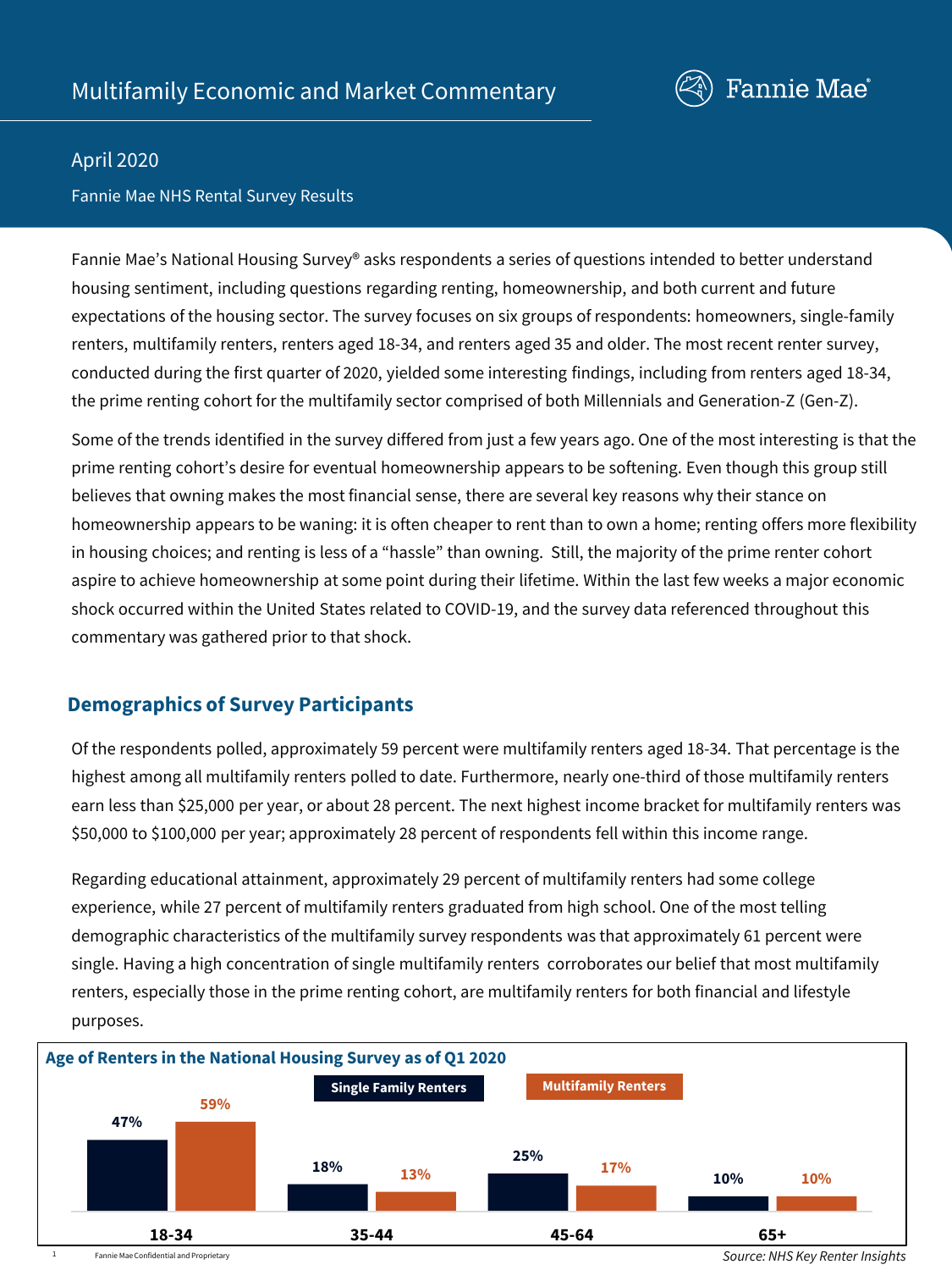### **Homeownership Still Valued as a Financial Investment**

They survey also asked about renters' impressions of homeownership. The questions were framed from both a lifestyle and a financial perspective, and the answers for each were slightly different.

From a financial perspective, approximately 73 percent of the prime renter cohort believe homeownership is more sensible than renting. However, from a lifestyle perspective, only 56 percent of the prime renter cohort believed homeownership is more sensible. The underlying data from the survey responses shows that the prime renter cohort appears to favor flexibility and location.



**94%**

### **Renters' Views on Owning vs. Renting (Financial Perspective) as of 2019**



#### *Source: NHS Renter Key Insights*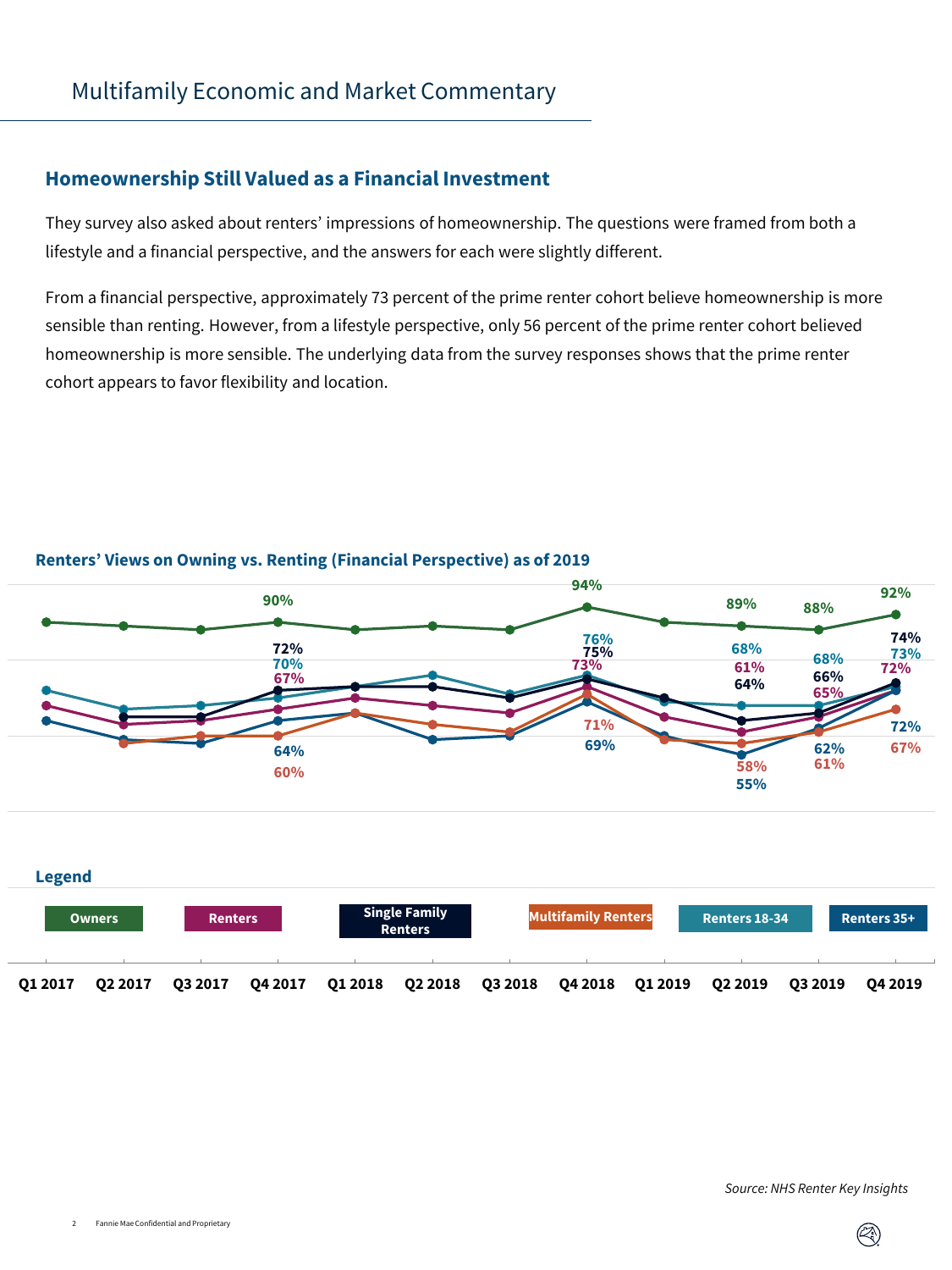# Multifamily Economic and Market Commentary



### **How Rents Have Been Impacted Over the Last 12 Months, as of Q1 2020**

*Source: NHS Renter Key Insights*

# **Not All Renters Experienced Rent Increases**

They survey also asked about rent levels over the past year. Of the prime renter cohort, 61 percent stated that their rent levels had mostly stayed the same. However, nearly 32 percent said their rent had increased. There are a myriad of reasons why rents can change over a given year, including local supply and demand drivers.

However, for those respondents whose rent level stayed the same, the result might be attributable to lease renewal timing. Historically, renters prefer not to move during the colder months of the year (Q4 and Q1) and, as a result, they could be reporting similar rents over a 12-month timespan. In other words, their rent remained unchanged since it was not time to renew their lease.

# **Renting as a Path to Homeownership**

Unsurprisingly, another key finding is that there are a number of reasons why people rent, and they are not all due to financial constraints. For example, the primary reason among the prime renting cohort is that they're preparing their finances to one day own the home they desire (and not necessarily that they can't afford any home) – and renting allows them greater flexibility to do so.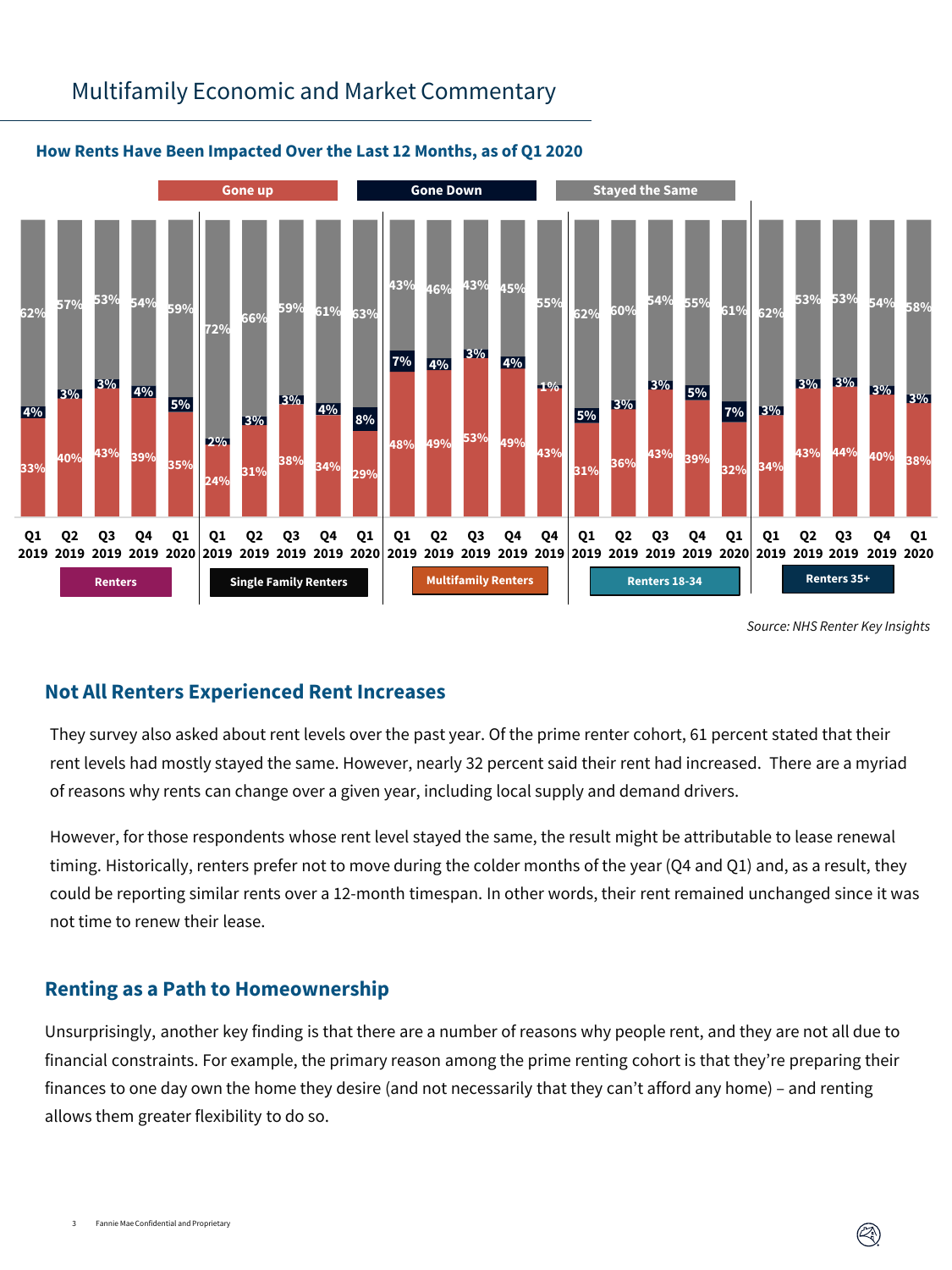# Multifamily Economic and Market Commentary

### **Other Reasons for Renting**

According to the survey, approximately 29 percent of prime renter cohort respondents said that they were preparing for eventual homeownership but had no definitive timeline in mind. Furthermore, approximately 23 percent of the same respondents indicated that renting is simply the more affordable option at this point in their lives. This response makes sense, since there are a number of metro areas across the country that have attracted new prime renter cohort-aged residents over the past decade, but local housing prices remain out of reach for many of them. These metros include some of the nation's most expensive locations, including New York City, San Francisco, San Jose, and Seattle. And it is not just in these expensive, more coastal metros. According to the National Association of Realtors, since 2017 single-family home prices have increased by approximately 10.4 percent (\$248,800 in 2017 compared to \$274,600 in 2019). It's unsurprising that rising home prices would make renting far more attractive for those who aspire to own someday as they continue to save to buy a home.

Furthermore, the prime renter cohort respondents stated that they found it was difficult to save the money necessary for a down payment on a home. One of the more interesting findings was that 23 percent of the prime renter cohort respondents believed that renting provides more flexibility for future housing choices. Even though the prime renter cohort clearly aspires to own a home at some point in their lives, they also prioritize and desire the flexibility that renting offers them now and in the near future.

The survey also found that renter respondents had some obstacles that explained why some of them may be renting indefinitely, even though they aspire to own a home. Forty-four percent of the prime renter cohort respondents felt that the biggest obstacle to homeownership was having enough money available for either a downpayment or closing costs. Furthermore, approximately 50 percent of the prime renter cohort respondents feel as if they do not have the necessary credit score or credit history to obtain a mortgage.



*Source: NHS Renter Key Insights*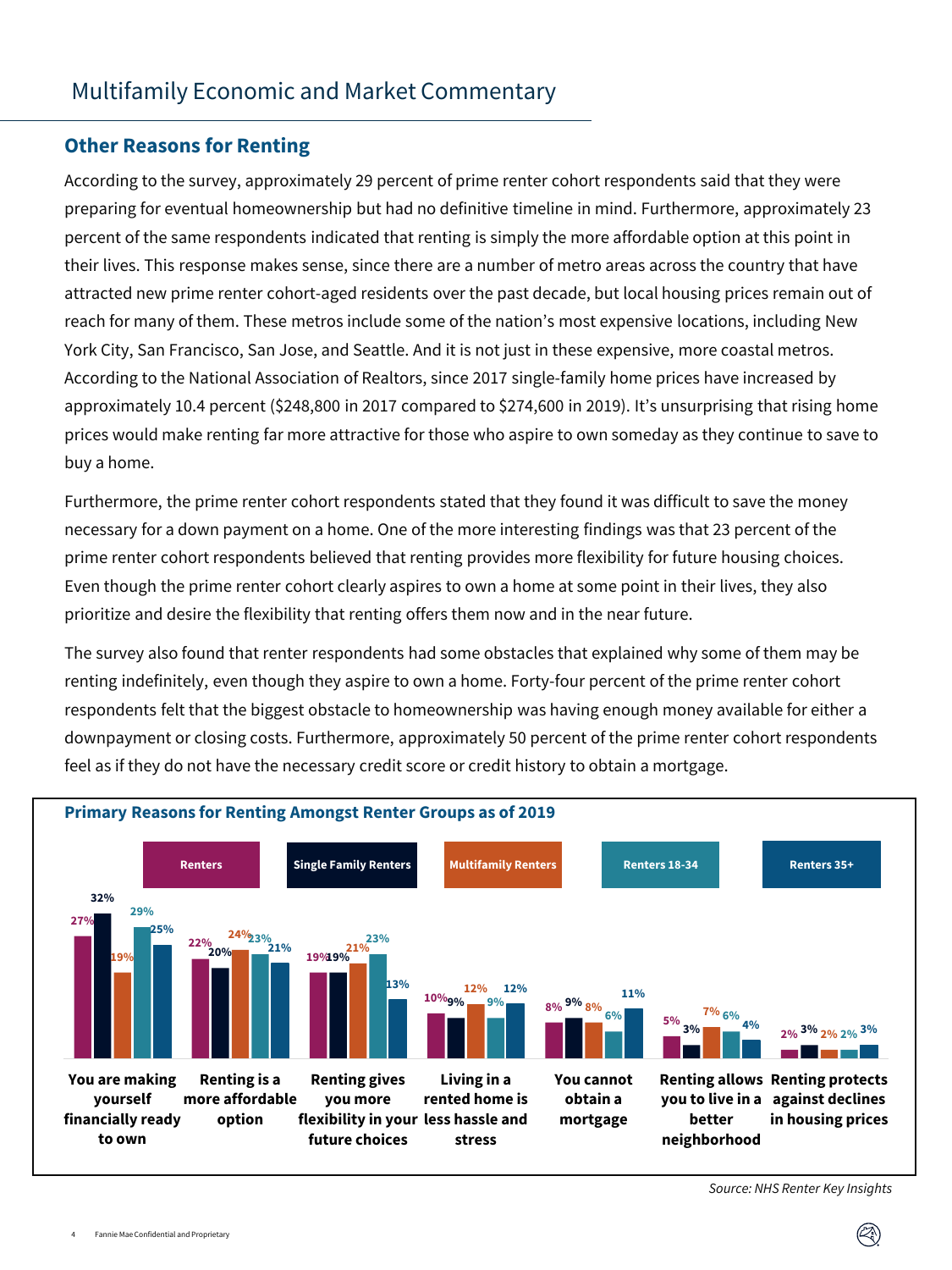### **Homeownership is Still the Dream**

Even though some of the results in the survey indicate that the prime renter cohort's stance on eventual homeownership is softening, the dream of owning a home is still alive and well. The main trend that has changed recently is that the prime renter cohort seem to aspire to own a home at a later time in their lives than previous generations. One of the questions that was asked regarded lifetime homeownership aspirations. For the prime renter cohort, approximately 89 percent of the survey respondents stated that they intend to purchase a home in their lifetime, the highest of all the renter age groups surveyed.

Even though the softening of homeownership aspirations from the prime renter cohort may not be ideal for the single-family sector, it is likely good news for the multifamily sector. Rising single-family home prices nationwide is also a contributing factor to many renters putting off homeownership for a longer period.

The Millennial generation is currently the most populous age cohort; however, as Millennials age, their housing desires are expected to change. The new emerging adult-age cohort, Gen-Z, may have different housing needs and desires from Millennials. It will be interesting to see how Gen-Z shapes the future of housing – both rental and owned – as they compete with Millennials for housing over the coming decades.